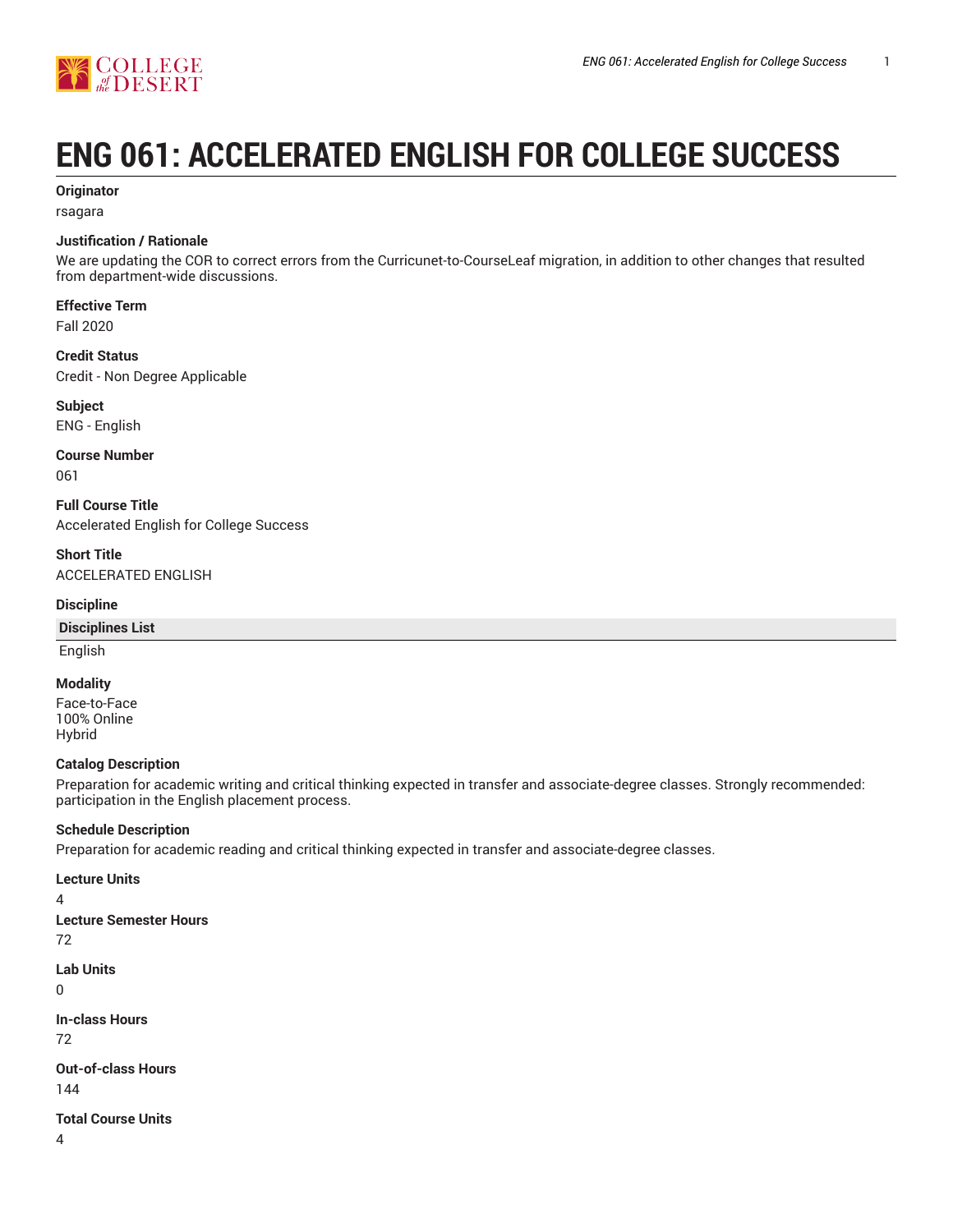

# **Total Semester Hours**

216

# **Required Text and Other Instructional Materials**

**Resource Type** Book **Open Educational Resource**

No

**Formatting Style** MLA

# **Author**

Bullock, Richard, and Maureen D. Goggin

# **Title**

The Norton Field Guide to Writing, with Readings

# **Edition**

3rd ed.

# **City**

New York

## **Publisher**

Norton

# **Year**

2019

#### **College Level** Yes

**Flesch-Kincaid Level**

12

# **ISBN #** 9780393655780

# **Resource Type** Manual

**Open Educational Resource** No

# **Author**

Hacker, Diana, and Nancy Sommers

# **Title**

Rules for Writers, with LaunchPad Solo for Readers and Writers

# **Publisher**

Bedford

# **Year**

2019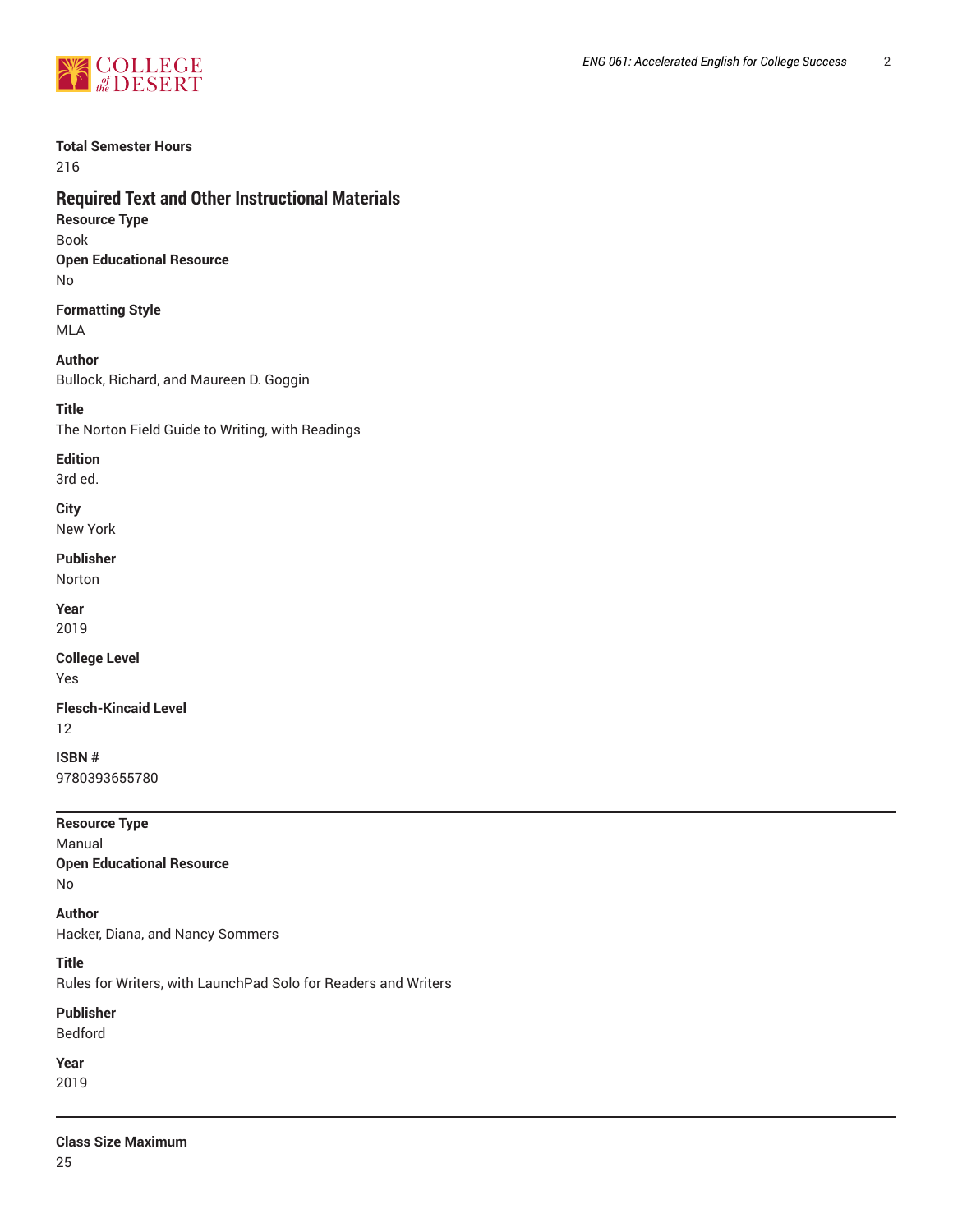

### **Course Content**

- 1. Synthesizing ideas and information from multiple sources, including readings, personal observation, and reflection.
- 2. Essay structure and the writing process.
- 3. Forming a controlling idea in writing.
- 4. Evaluating and using specific evidence to support general ideas.
- 5. The role of audience in reading and writing.
- 6. Individualized instruction in writing skills, including modeling and practicing reading strategies, proofreading, and sentence focus and development.

#### **Course Objectives**

|             | <b>Objectives</b>                                                                                                                     |
|-------------|---------------------------------------------------------------------------------------------------------------------------------------|
| Objective 1 | Develop and support thesis statements.                                                                                                |
| Objective 2 | Construct and organize paragraphs in multi-paragraph essays.                                                                          |
| Objective 3 | Write essays that reflect critical thinking and clear expression, in a variety of rhetorical genres and for a variety of<br>purposes. |
| Objective 4 | Demonstrate, in writing, the integration of purpose, audience, and tone, to achieve particular rhetorical goals.                      |
| Objective 5 | Demonstrate a basic understanding of research-based writing, including the use of library resources to identify<br>research sources.  |
| Objective 6 | Demonstrate both literal and analytic/interpretive reading skills, and convey these skills in writing.                                |
| Objective 7 | Utilize a writing handbook (either print or online) to properly cite and document source material in MLA style.                       |

# **Student Learning Outcomes**

|           | Upon satisfactory completion of this course, students will be able to:                                                                    |
|-----------|-------------------------------------------------------------------------------------------------------------------------------------------|
| Outcome 1 | Write coherent, elaborated, and clearly constructed paragraphs and thesis-driven essays, both in and out of class.                        |
| Outcome 2 | Engage in effective paragraph- and essay-writing strategies, including pre-writing, composing, and revising, both in<br>and out of class. |
| Outcome 3 | Compose sentences free of major errors in mechanics, punctuation, and spelling.                                                           |
| Outcome 4 | Select, evaluate, and document (in MLA style) credible academic resources in text-based essay assignments.                                |

#### **Methods of Instruction**

| <b>Method</b>                          | Please provide a description or examples of how each instructional<br>method will be used in this course.                                                           |                           |  |
|----------------------------------------|---------------------------------------------------------------------------------------------------------------------------------------------------------------------|---------------------------|--|
| Technology-based instruction           | Students will compose and edit their writing on computers, and they will<br>learn how to create academic documents in one or more established<br>formatting styles. |                           |  |
| Participation                          | Students will participate in class discussions, activities, and<br>assignments.                                                                                     |                           |  |
| Lecture                                | Instructors will lecture on key grammar, essay-writing, reading, and other<br>literacy concepts.                                                                    |                           |  |
| Journal                                | Students may keep class journals that record and reflect on their<br>development as writers, readers, and thinkers.                                                 |                           |  |
| <b>Discussion</b>                      | Students will engage in whole-class and small-group discussions about<br>reading, writing, and other pertinent topics.                                              |                           |  |
| Collaborative/Team                     | Students will work in groups on essay drafts, pre-writing assignments,<br>and other writing- and reading-based assignments.                                         |                           |  |
| <b>Methods of Evaluation</b>           |                                                                                                                                                                     |                           |  |
| <b>Method</b>                          | Please provide a description or examples of how<br>each evaluation method will be used in this course.                                                              | <b>Type of Assignment</b> |  |
| College level or pre-collegiate essays | Students will write either 3 or 4 essays, one or more<br>of which may be in-class essays. (75% of essays<br>written out of class; 25% of essays written in class)   | In and Out of Class       |  |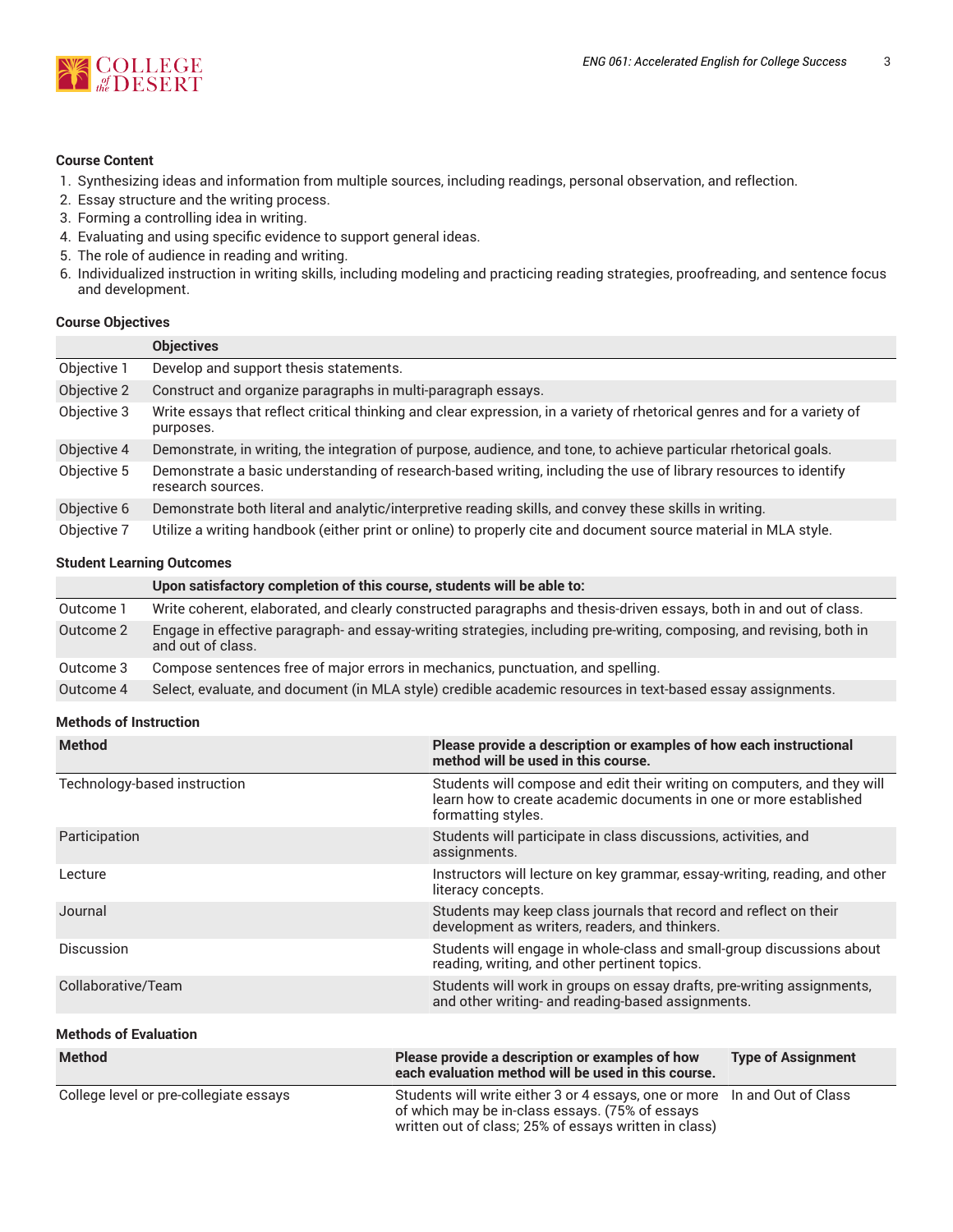

| Self-paced testing                            | Students will complete various grammar, reading,<br>and writing assignments in preparation for class.<br>(80% of student preparation will take place out of<br>class; 20% in class)                                                                                                                     | In and Out of Class |
|-----------------------------------------------|---------------------------------------------------------------------------------------------------------------------------------------------------------------------------------------------------------------------------------------------------------------------------------------------------------|---------------------|
| Student participation/contribution            | Students will participate actively and appropriately<br>in class discussions, exercises, and projects. (50%<br>of student participation in discussions, exercises,<br>and projects will take place out of class; 50% in<br>class)                                                                       | In and Out of Class |
| Mid-term and final evaluations                | Students may be assigned midterm and/or<br>final assessments on course concepts. These<br>assessments may be short-answer responses,<br>in-class essays, portfolios, and other writing-<br>based assessments. (50% of midterm and final<br>assessments will be completed out of class; 50% in<br>class) | In and Out of Class |
| Tests/Quizzes/Examinations                    | Students will be tested on their understanding of<br>literacy skills, the essay-writing process, and critical<br>thinking concepts. (The percentage of in-versus<br>out-of-class testing can vary.)                                                                                                     | In and Out of Class |
| Self/peer assessment and portfolio evaluation | Students will participate in the peer-review process<br>for writing assignments, and may be asked to<br>submit portfolios, depending on the individual<br>instructor's course design. (50% of peer assessment<br>work may take place during class; 50% may take<br>place at home)                       | In and Out of Class |
| Term or research papers                       | Students may be asked to write at least one basic<br>academic research paper that demonstrates an<br>understanding of research, documentation, and<br>synthesis. (80% of the work toward academic<br>research papers will take place out of class; 20% in<br>class)                                     | In and Out of Class |
| Portfolios                                    | Students may be asked to compile a portfolio<br>of writing assignments, and then will produce a<br>metacommentary that reflects on their learning.<br>(80% of work toward a writing portfolio will be<br>completed out of class; 20% in class)                                                          | In and Out of Class |
| Guided/unguided journals                      | Students may be asked to maintain a journal that<br>reflects on their learning throughout the class,<br>and/or that includes structured notes (e.g., Cornell<br>notes) on reading assignments. (80% of journal-<br>writing will be completed out of class; 20% in class)                                | In and Out of Class |
| Critiques                                     | Students will write critiques of their classmates'<br>writing, following a guided protocol that encourages<br>active reflection and dialogue. (20% of written<br>critiques will be completed out of class; 80% in<br>class)                                                                             | In and Out of Class |
| Written homework                              | Students will regularly complete homework<br>assignments, which may include reading, formal<br>and informal writing, and grammar and research<br>documentation exercises. (100% of homework<br>assignments will be completed out of class, by<br>definition)                                            | Out of Class Only   |

# **Assignments**

# **Other In-class Assignments**

- 1. Essay exams
- 2. Class discussion
- 3. Oral presentations
- 4. Quizzes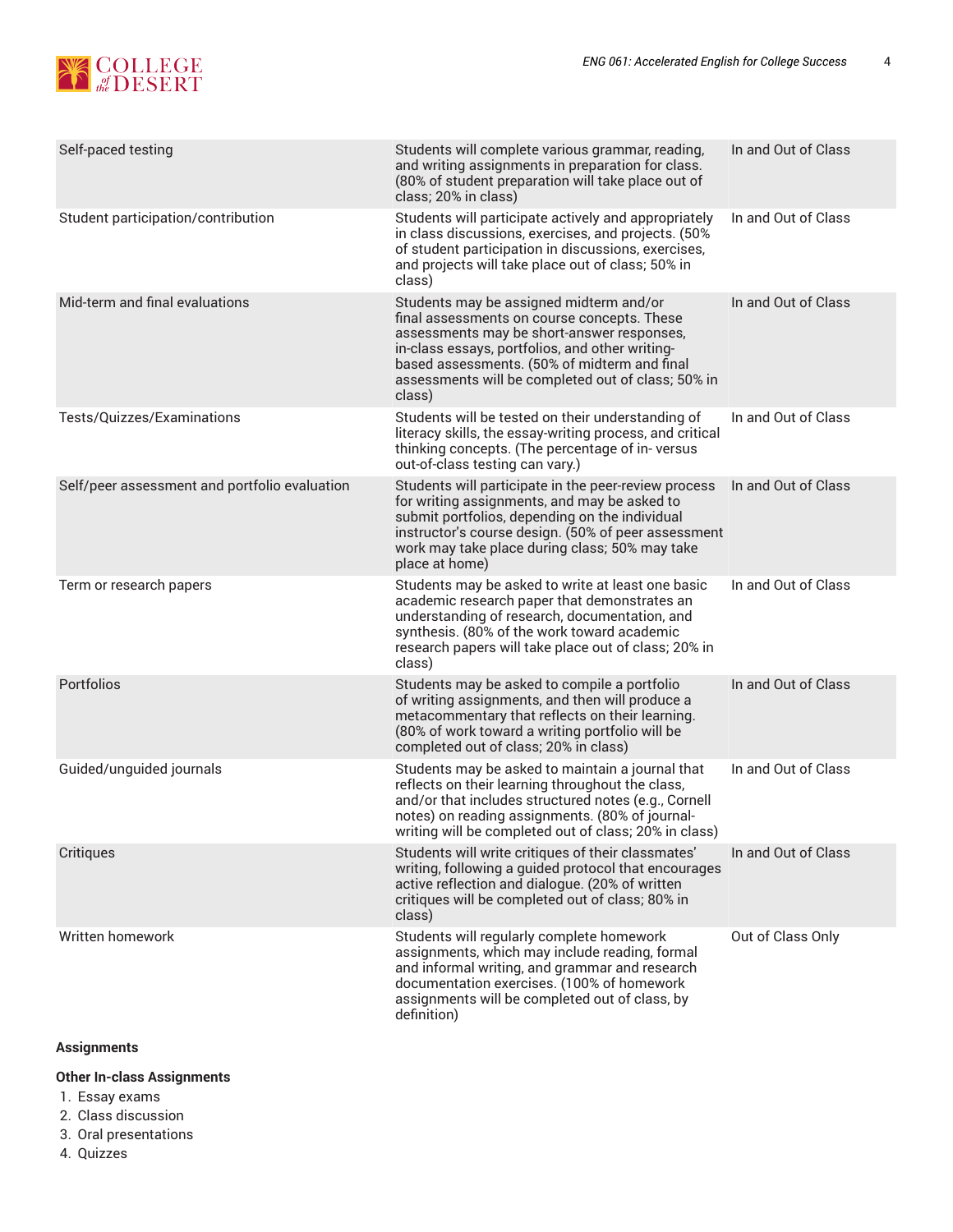



- 5. Journals
- 6. Annotations
- 7. Reader responses
- 8. In-class essays
- 9. Responses to questions
- 10. Other evaluation methods such as projects and portfolios.
- 11. Students are expected to write a minimum of 25 pages (6000 words) of material over the course of the semester.

#### **Other Out-of-class Assignments**

- 1. Essays
- 2. Many of the above assignments may also be out-of-class assignments

**Grade Methods**

Letter Grade Only

# **Distance Education Checklist**

**Include the percentage of online and on-campus instruction you anticipate.**

**Online %** up to and including 100% **On-campus %** up to and including 100%

What will you be doing in the face-to-face sections of your course that necessitates a hybrid delivery vs a fully online delivery? N/A (This course can be offered fully online. There is nothing that "necessitates a hybrid delivery," although we may offer the course as a hybrid class.)

# **Instructional Materials and Resources**

If you use any other technologies in addition to the college LMS, what other technologies will you use and how are you ensuring **student data security?**

N/A

**If used, explain how specific materials and resources outside the LMS will be used to enhance student learning.** N/A

# **Effective Student/Faculty Contact**

Which of the following methods of regular, timely, and effective student/faculty contact will be used in this course?

## **Within Course Management System:**

Timely feedback and return of student work as specified in the syllabus Discussion forums with substantive instructor participation Regular virtual office hours Private messages Online quizzes and examinations Weekly announcements

## **External to Course Management System:**

Direct e-mail Posted audio/video (including YouTube, 3cmediasolutions, etc.) Telephone contact/voicemail

## **For hybrid courses:**

Scheduled Face-to-Face group or individual meetings Library workshops Orientation, study, and/or review sessions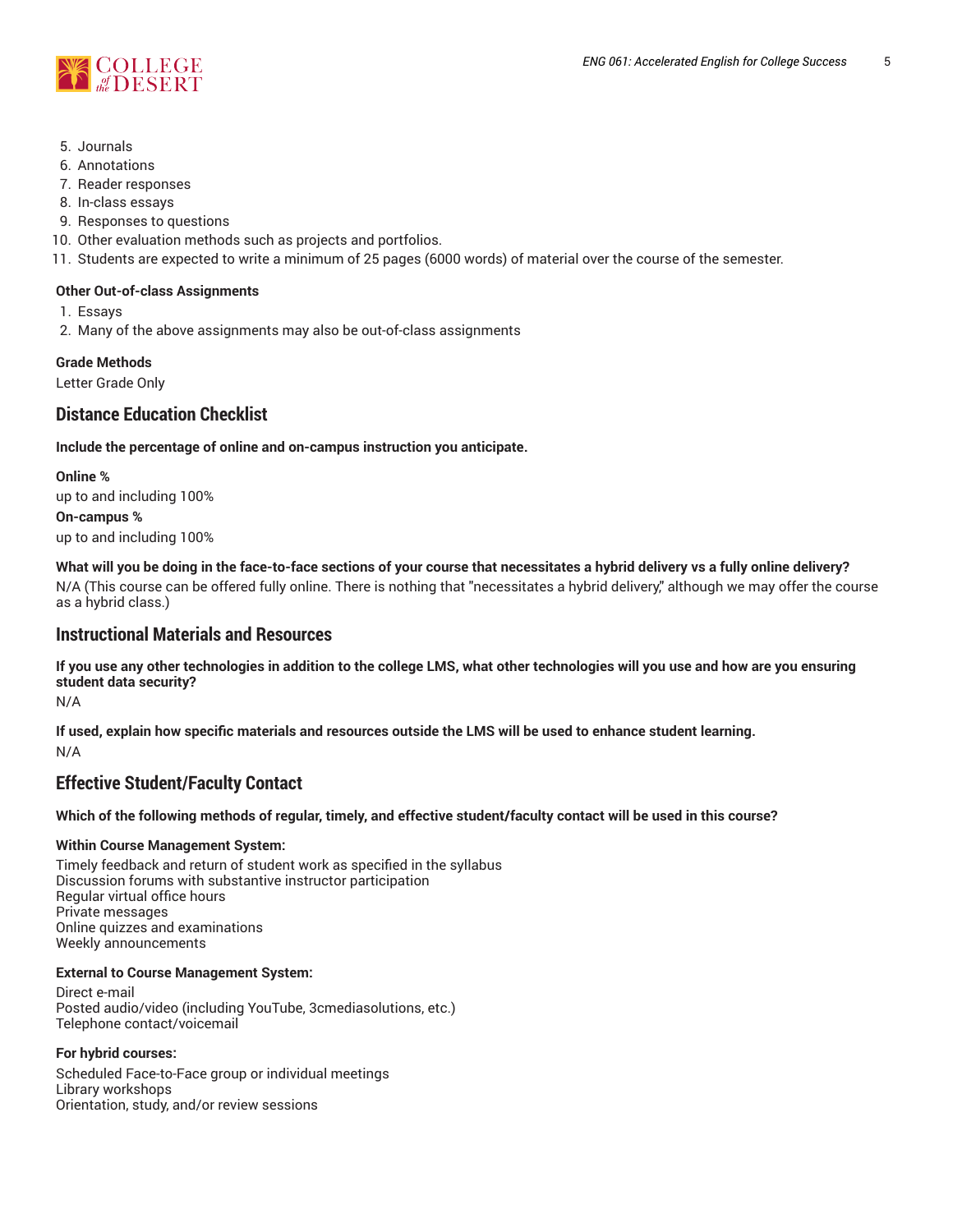

#### Briefly discuss how the selected strategies above will be used to maintain Regular Effective Contact in the course.

Students will regularly and frequently complete assignments in discussion forums and/or groups, and they will regularly and frequently submit formal writing assignments, so they will receive regular and frequent feedback from the instructor on these assignments.

#### **If interacting with students outside the LMS, explain how additional interactions with students outside the LMS will enhance student learning.**

Students have the opportunity to contact their instructor on the phone or through email, which gives them an extra avenue for getting feedback and assistance on course material. In addition, students may be directed to open-source audio and/or video material to supplement their learning.

# **Other Information**

# **MIS Course Data**

**CIP Code** 23.0101 - English Language and Literature, General.

**TOP Code** 150100 - English

**SAM Code** E - Non-Occupational

**Basic Skills Status** Basic Skills

**Prior College Level** One level below transfer

**Cooperative Work Experience** Not a Coop Course

**Course Classification Status** Credit Course

**Approved Special Class** Not special class

**Noncredit Category** Not Applicable, Credit Course

**Funding Agency Category** Not Applicable

**Program Status** Stand-alone

**Transfer Status** Not transferable

**Allow Audit** No

**Repeatability** No

**Materials Fee** No

**Additional Fees?** No